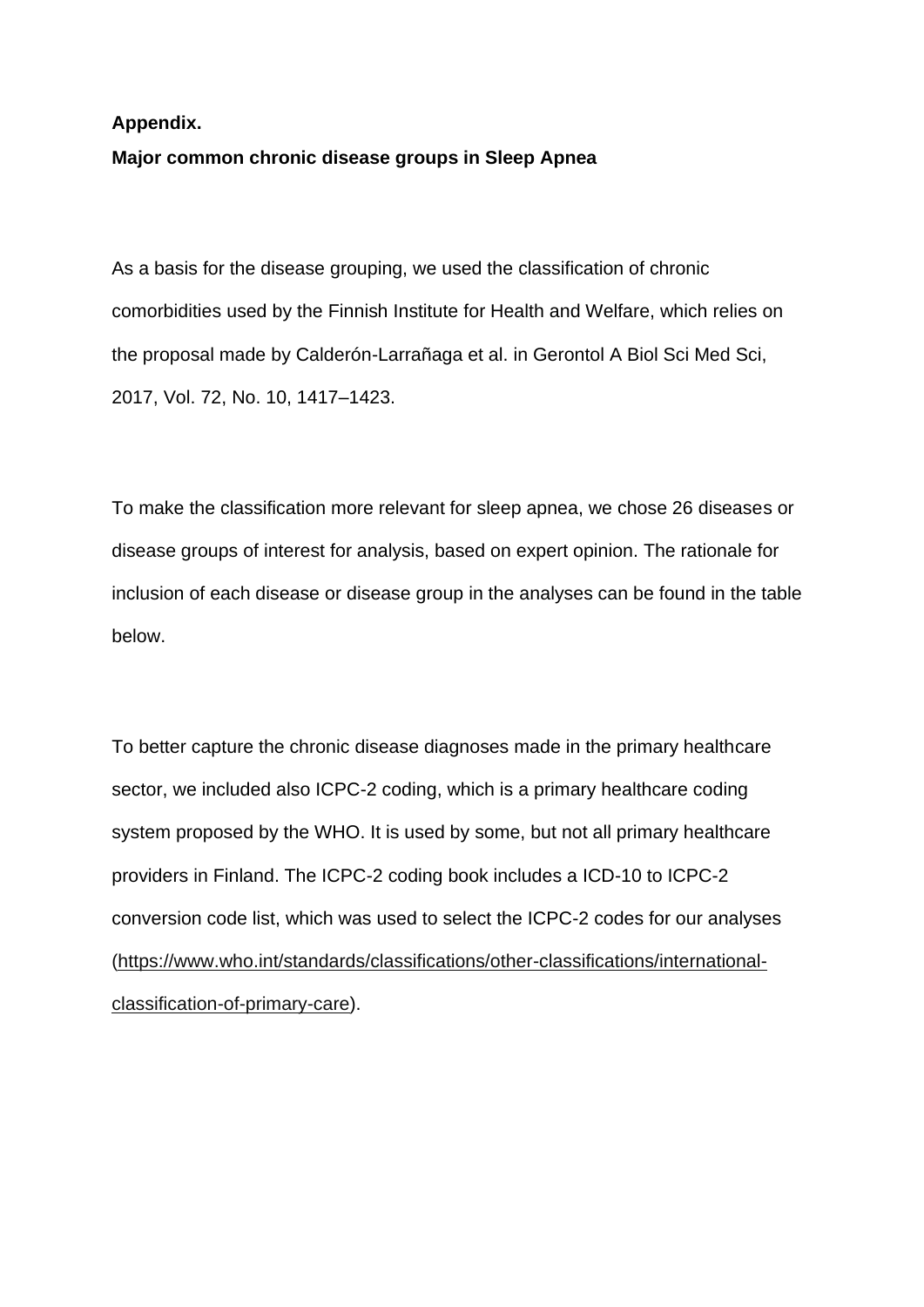| Disease group                             | <b>ICD-10</b>                                  | ICPC-2                                                                                     | <b>Rationale for including disease</b><br>group in analyses                                         |
|-------------------------------------------|------------------------------------------------|--------------------------------------------------------------------------------------------|-----------------------------------------------------------------------------------------------------|
| Asthma                                    | J45-J46                                        | R81                                                                                        | Possible birectional association<br>with SA                                                         |
| Atrial fibrillation                       | 148                                            | K78                                                                                        | Associated with SA                                                                                  |
| Cancer                                    | C00-C97                                        | A79, B72-74, D75-77,<br>L71, N74, R84-85, S77,<br>S79, T71, U75-77, W72,<br>X75-77, Y77-78 | Association with SA controversial                                                                   |
| Cardiovascular<br>disease                 | 110-199 excl.<br>110, 115, 148,<br>150, 160-69 | B71, K74- K76, K70, K79-<br>80, K82-84, K88, K92-93,<br>K94, K96                           | Associated with SA                                                                                  |
| Cerebrovascular<br>disease                | $160 - 169$                                    | K99                                                                                        | Associated with SA                                                                                  |
| <b>COPD</b>                               | J44                                            | <b>R95</b>                                                                                 | Co-occurrence of COPD and SA<br>associated with high risk                                           |
| Dementia & other<br>cerebral<br>disorders | F00-F19,<br>G30-G32                            | P16, P18-19, P40                                                                           | Some evidence of association<br>with SA, possible under-<br>recognition of SA symptoms              |
| <b>Diabetes</b>                           | E10-E14                                        | T89-90                                                                                     | Metabolic syndrome associated<br>with SA                                                            |
| Dyslipidaemia                             | E78                                            | T93                                                                                        | Associated with SA as part of<br>metabolic syndrome                                                 |
| Gastrointestinal<br>disease               | K05-K87                                        | D07, D12, D84-87, D93-<br>99                                                               | Some gastrointestinal diseases<br>(e.g., gastro-oesophageal reflux)<br>have been associated with SA |
| Glaucoma                                  | H40, H42                                       | F93                                                                                        | Some evidence of association<br>with SA                                                             |
| Heart failure                             | 150                                            | <b>K77</b>                                                                                 | Associated with SA                                                                                  |
| Hypertension                              | 110, 115                                       | K86-87                                                                                     | Associated with SA                                                                                  |
| Kidney & urinary<br>tract disease         | N00-N23                                        | U06, U14, U88, U95, U99                                                                    | Uraemia associated with SA                                                                          |
| Other metabolic<br>disease                | E15-E90<br>excl. E65-<br>E66, E78              | T80-81, T87, T93, T99                                                                      | Metabolic syndrome associated<br>with SA                                                            |
| Mood & neurotic<br>disorders              | F30-F69                                        | P02, P07, P09, P74-78,<br>P86, P99                                                         | Mood and anxiety disorders<br>associated with SA                                                    |
| Musculoskeletal<br>disorders              | M05-M94                                        | L01-03, L83-99                                                                             | SA possibly modifies chronic pain                                                                   |